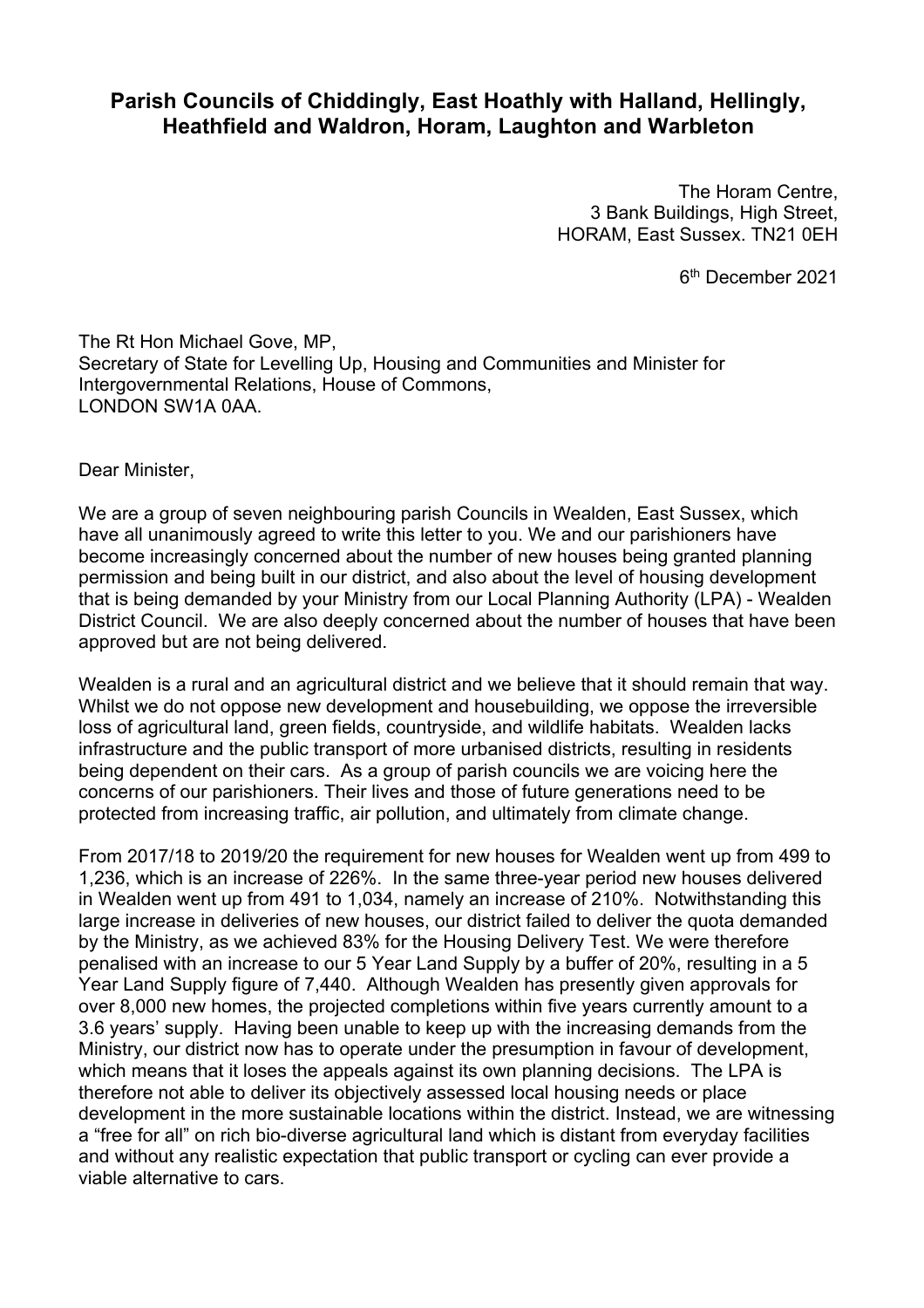We understand that behind the increasing demands for more housing is the Government's stated ambition to support the building of one million new homes during this Parliament, which translates into 300,000 new houses in England each year. Wealden's share, based on the Ministry's "standard method" is presently 1,221 new houses each year. We have concluded from our analysis of the standard method that this results in unsustainable and inappropriate housing requirements for Wealden. We have reached this conclusion because the standard method:

- Continues to use the 2014 ONS projection data: The 2014 data showed that between 2021 and 2031 in total 212,739 new households would be needed each year for the whole of England. However, the corresponding figure in the latest (and therefore more accurate) data for 2018 was 161,048 households p.a. (i.e., a reduction by 24%). Wealden's share as shown in the ONS publications was: 2014 data projected a need for 872 households p.a. while the 2018 projection is for 598 households p.a. (an even larger reduction of 31%). Ignoring this reduction for the sake of having a stable algorithm that results in the desired target of 300,000 is not right and unfortunately it penalises Wealden even more that it does the average of all districts in England; and
- Makes an indiscriminate use of the "affordability factor": The affordability factor penalises many districts and especially Wealden, which has: (a) a significantly higher percentage of retired residents consequently with lower earnings (26.1%) than the average for England (18.4%); (b) a significantly higher percentage of dwellings on Council Tax Bands F, G and H (21.9%) compared to the average for England and Wales (9.4%); a significantly lower percentage of dwellings on Council Tax Bands A and B (17.3%) compared to the average of England and Wales (43.3%); and (c) 64% of its area (53% in the north being an Area of Outstanding Natural Beauty; a further 7% in the south being part of the South Downs National Park; and a further 4% being the Pevensey Levels SSSI) being constrained to major development while at the same time having considerably more expensive housing, leaving the Low Weald (36%) to bear most of the "housing need" of the 1,221 houses p.a.

As a group of parish councils, we recognise the pressures Wealden District Council has been under to approve ever increasing numbers of new houses. We therefore feel the need to support our LPA in opposing the relentless and environmentally unsustainable development that is taking place in our district.

For the reasons outlined above we ask for the immediate abandonment of the current punitive algorithm for determining housing need, which also results in the LPA having to approve building on green fields in unsustainable locations with no access to public transport and other everyday necessities such as schools, work, healthcare. Instead, we believe that the district should be able to assess its housing needs based on objectively determined local factors.

We would very much welcome the opportunity of having a meeting with you to discuss our concerns further.

Yours sincerely